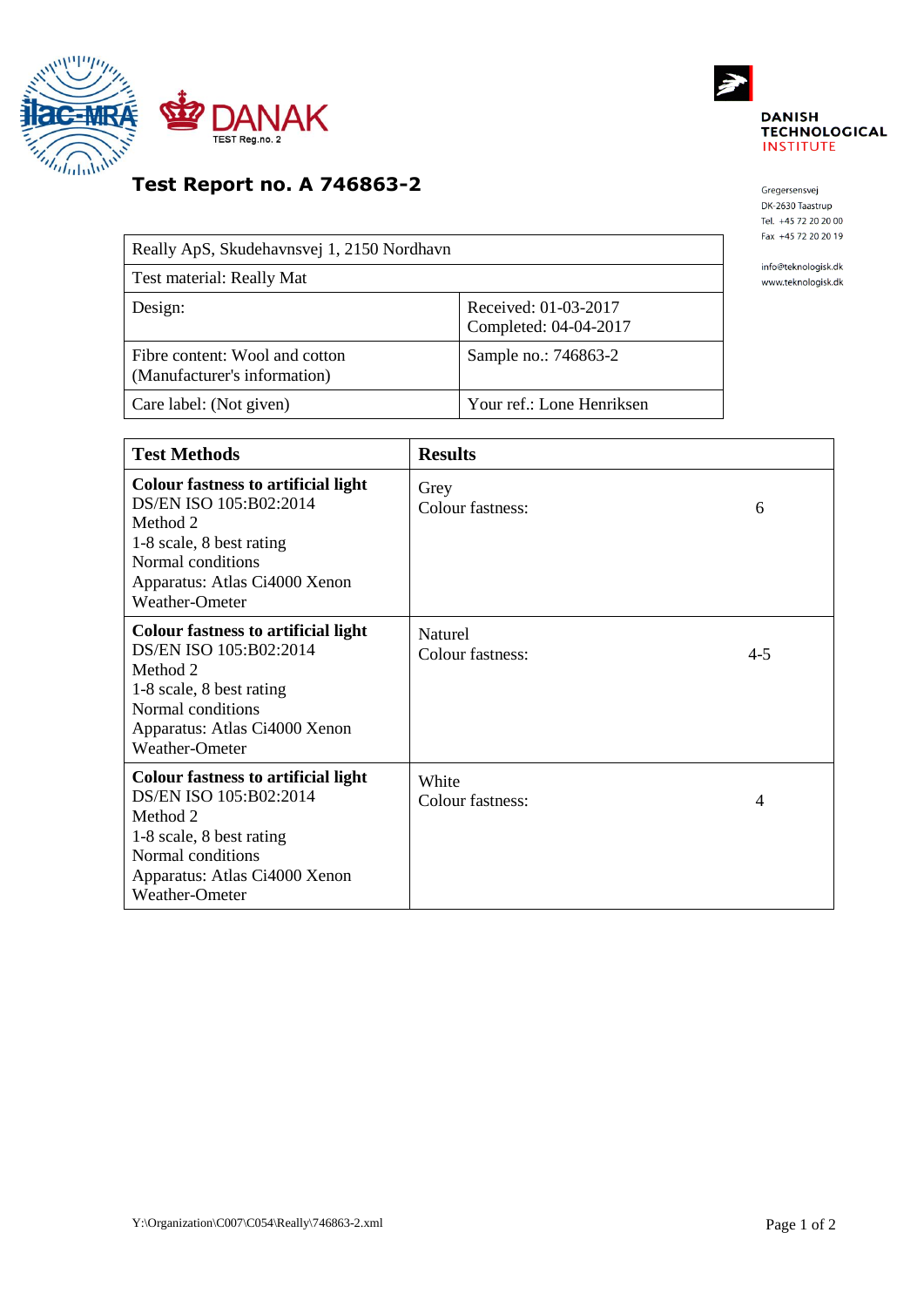## **Test Report no. A 746863-2**

| <b>Test Methods</b>                                                                                                                                                                  | <b>Results</b>                 |  |
|--------------------------------------------------------------------------------------------------------------------------------------------------------------------------------------|--------------------------------|--|
| <b>Colour fastness to artificial light</b><br>DS/EN ISO 105:B02:2014<br>Method 2<br>1-8 scale, 8 best rating<br>Normal conditions<br>Apparatus: Atlas Ci4000 Xenon<br>Weather-Ometer | Blue jeans<br>Colour fastness: |  |

The test has been performed according to the attached conditions, which are according to the guidelines laid down by DANAK (The Danish Accreditation). The testing is only valid for the tested specimen. The test report may only be extracted, if the laboratory has approved the extract.

This report was generated by software version 2.46 of 2014-04-26.

4 April 2017, Danish Technological Institute, Textile

Charlotte  $H = C$ 

Charlotte Fischer<br>Ph. Direct: +45 72 20 21 35<br>E-mail: charlotte.fischer@teknologisk.dk

Test responsible Co-reader

J.

Lewsen Larsen

eea Larsen<br>Ph. Direct: +45 72 20 21 36<br>E-mail: lea.larsen@teknologisk.dk